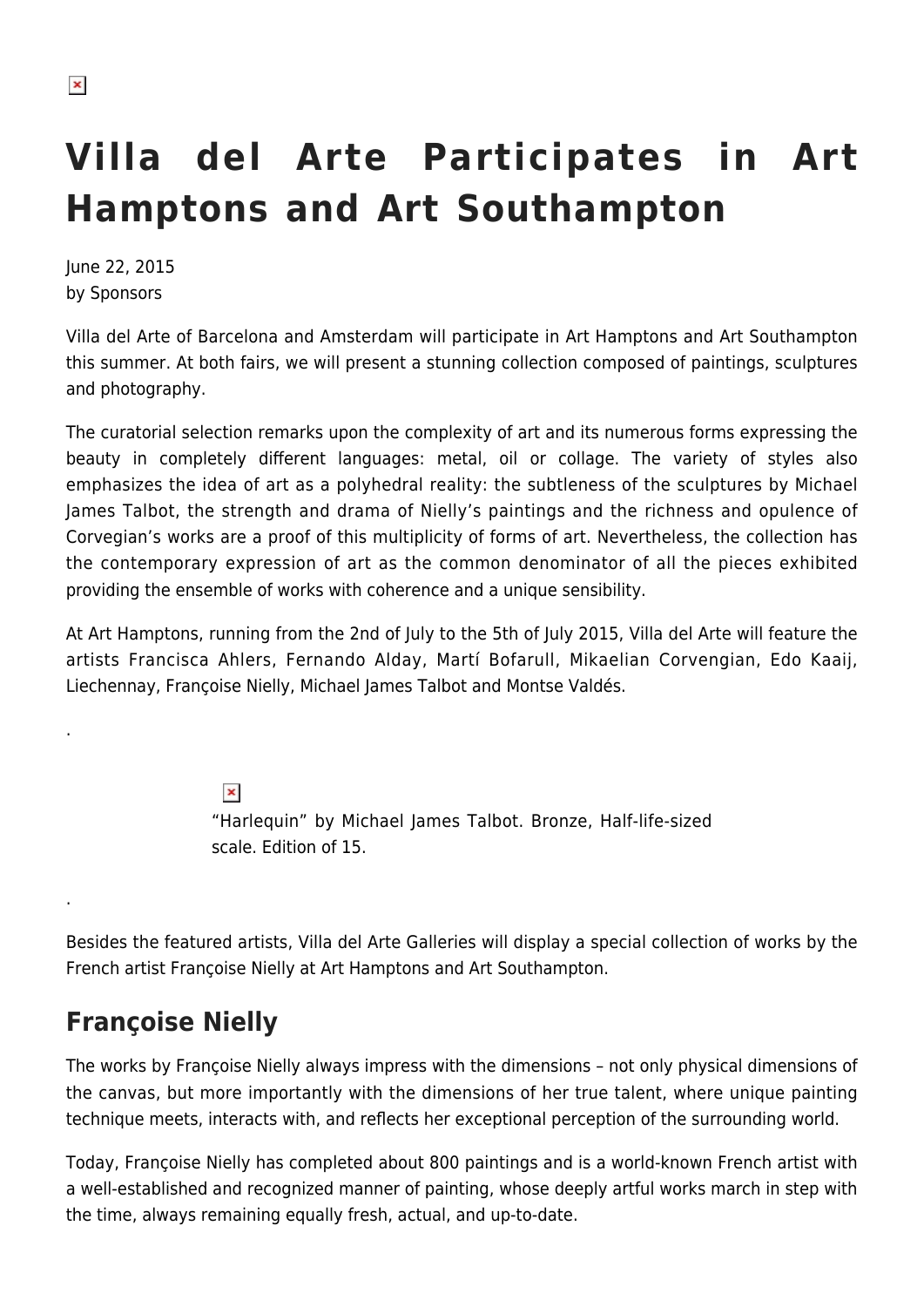$\pmb{\times}$ "No 892" by Françoise Nielly. Oil on canvas, 110 x 110 cm.

The fusion of color is, perhaps, the best attribute to characterize paintings by Françoise Nielly. Bright colors within the entire palette, high contrast, and seemingly chaotic mixture of multiple layers, which in the final result create the ultimate harmony of the image – this is how we see Nielly paintings. Add to this true love and concentration of the artist on human faces – and you will see the world, filled with uncovered emotions, pure sensuality and sexuality in her works.

> $\pmb{\times}$ "No 906" by Françoise Nielly. Oil on canvas, 47.24 x 47.24 inches.

 $\pmb{\times}$ "No 881" by Françoise Nielly. Oil on canvas, 31.5 x 31.5 inches.

In order to create her masterpieces, Françoise uses mainly knives and oil paints working with very thick layers of oil paint, thus most of her masterpieces are formed with multiple layers, put on the canvas one by one by a skillful hand of the artist with no chance for a mistake.

> $\pmb{\times}$ "No 898" by Françoise Nielly. Oil on canvas, 31.5 x 31.5 inches.

#### **Art Southampton**

.

.

.

.

.

.

.

Villa del Arte will continue presenting in the Hamptons with their participation in Art Southampton, running from the 9th to the 13th of July 2015. They will present a stunning collection composed by paintings, sculptures and photography.

The artists featured at Art Southampton will be Francisca Ahlers, Martí Bofarull, Liechennay, Christiaan Lieverse, Michael James Talbot and Lukas Ulmi. In addition, a special collection of works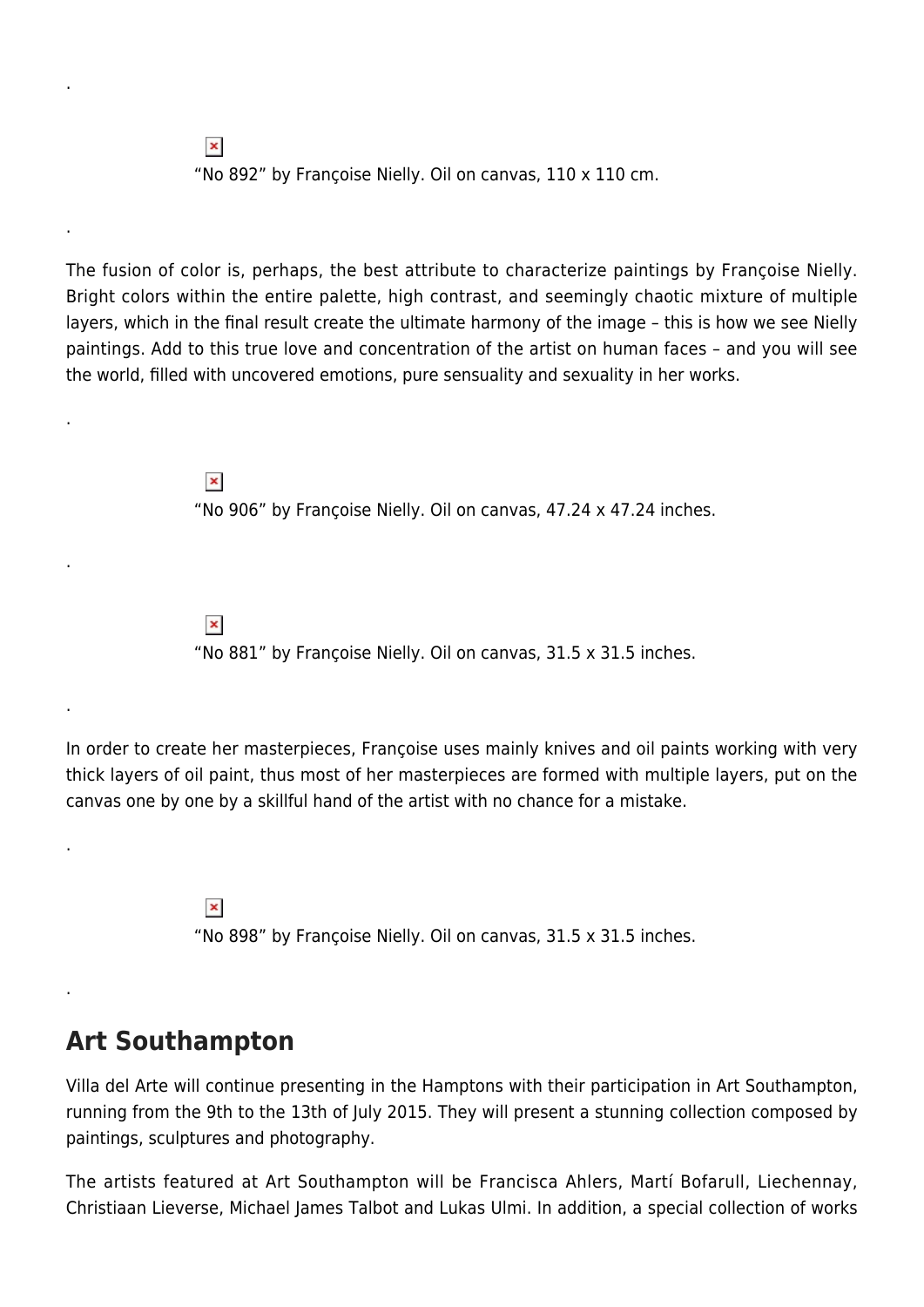by the French artist Françoise Nielly will also be presented.

 $\pmb{\times}$ "Do the unthinkable" by Martí Bofarull. Mixed media on canvas, 31.5 x 31.5 inches.

### **Large-Scale Scultpure by Lukas Ulmi at Art Southampton**

Villa del Arte Galleries will be displaying the sculpture project Desafío al Espacio ("Challenging Space") by Lukas Ulmi at Art Southampton.

The Swiss artist will install a large-scale sculpture that he describes as a challenging game that provides multiple possibilities to experiment with shape, space and voids.

 $\pmb{\times}$ 

"Desafío al Espacio (Challenging Space)" by Lukas Ulmi, 2014. Iron, 354.3 x 118.1 x 236.2 inches.

As Ulmi states,

.

.

**.**

.

.

"Transposing the sets of cubes to a large scale provides me with an opportunity to experiment, qualify and create almost autonomous spaces. The surroundings and their particular characteristics challenge me, and I accept that challenge. The four cubes are integrated in the space; otherwise they oppose it, dominate it, are subjected to it or work with it. They are at once potent and fragile, dominant and imperceptible. This duality is my ally in the challenge. In my current line of work, suggestion is very important. Is there anything more suggestive than the void? Everything can potentially be swallowed up by it."

 $\pmb{\times}$ 

"Desafío al Espacio (Challenging Space)" by Lukas Ulmi, 2014. Iron, 354.3 x 118.1 x 236.2 inches.

"Desafío al Espacio (Challenging Space)" is conceived as a dialogue between the sculpture and the